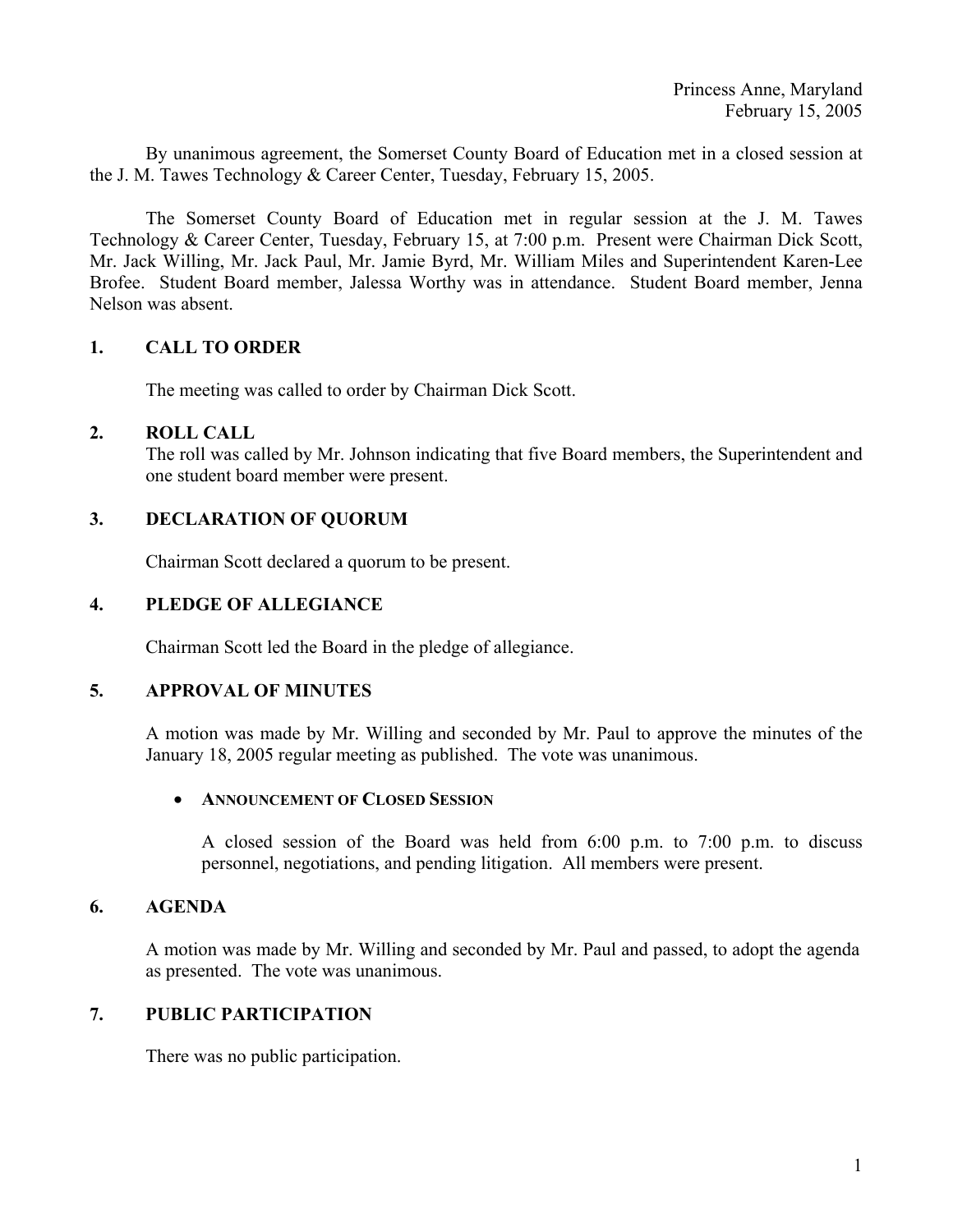Board Minutes – February 15, 2005

# **8. STUDENT BOARD MEMBER REPORT**

Miss Jalissa Worthy gave her student board report. Chairman Scott thanked her for her report.

# • **SPECIAL RECOGNITION**

•

Mr. Stan Pruitt, Principal of Whittington Primary School, introduced one of his students, Chase Tyler. Mr. Pruitt detailed the event that Chase was involved in with a friend and how he had helped the friend who had fallen through the ice on his family's pool by having the friend hold onto a garden hose until he could find help. Mr. Scott presented Chase with a Certificate in Recognition of his heroism.

 School Counselor's Week: Dr. Brofee read a proclamation recognizing School Counselor's Week – February 7-11, 2005.

# **9. SCHOOL REPORT: DEAL ISLAND ELEMENTARY SCHOOL**

Mr. Mike Forbush, Principal of Deal Island Elementary School, gave a report on the varied programs and activities at Deal Island School. Chairman Scott thanked him for his report.

# **10. OLD BUSINESS**

#### **A. SAFETY TASK FORCE REPORT**

 Mr. Steve Marshall, Chairman of the Safety Task Force, presented the full Task Force Report. Present were Task Force members, B. J. Johnson, Richard Smith, Danny Thompson, and Diane Daniels. Using a Power Point Presentation, Mr. Marshall outlined the major issues identified and studied by the Task Force. Those four areas were identified as: Transportation; Discipline; Alternative Learning needs; and Communication. Each of these areas was explained in detail by Mr. Marshall.

 The motion was made by Mr. Willing and seconded by Mr. Paul to accept the report for study. The motion carried unanimously.

 Dr. Brofee announced that the Task Force Report would be presented to the Master Plan Steering Committee that will meet February 23, 2005.

#### **B. FACILITIES UPDATE**

Dr. Brofee updated the Board on the funding situation for the two new school projects, Woodson Elementary School and Somerset Intermediate School. 14.3 million dollars has been requested for FY06, an extra 7.3 million than what has been approved thus far. Dr. Brofee was hopeful that the IAC will announce this funding on Wednesday, and has received support from the Public School Construction Department Executive Director, Mr. David Lever.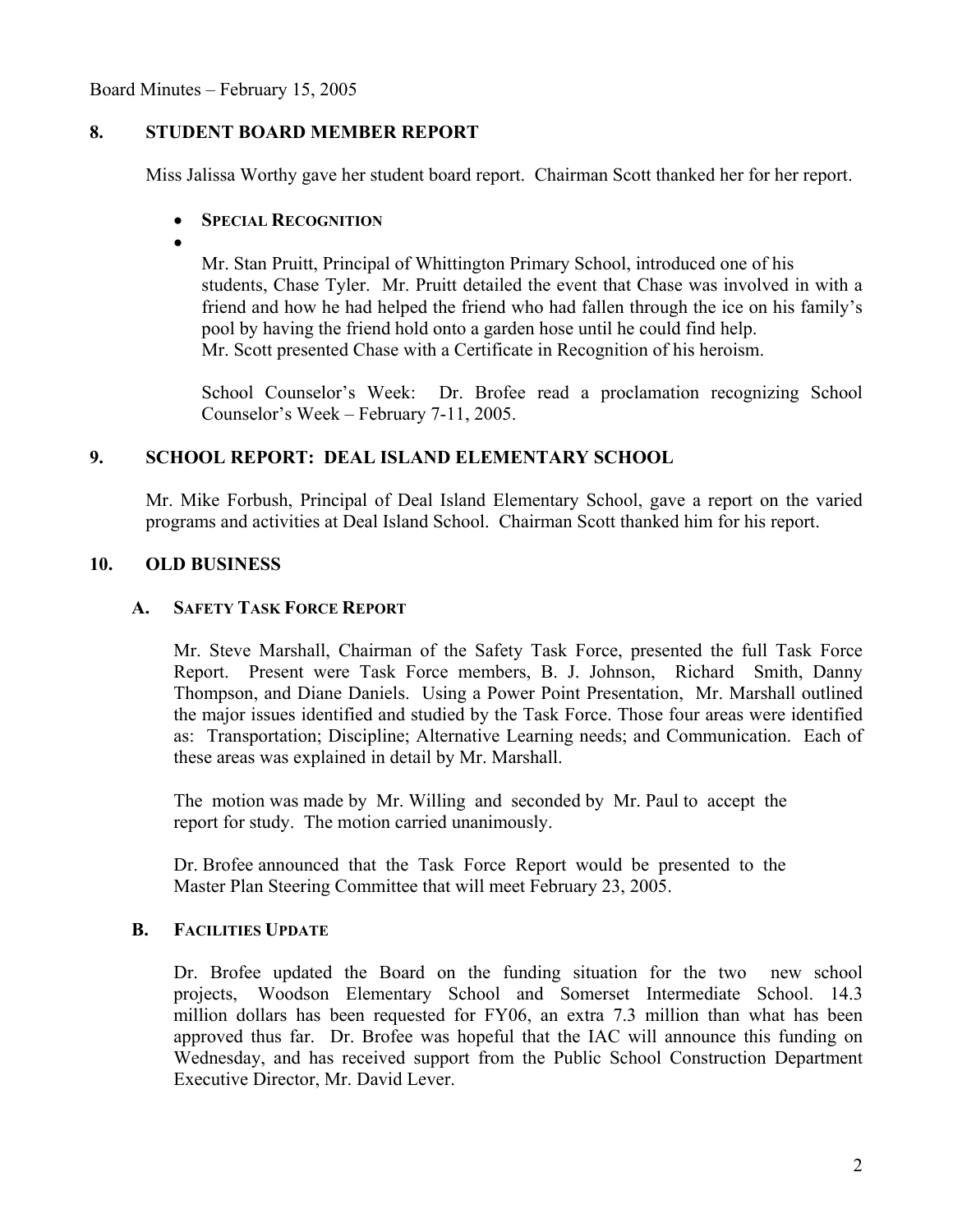# Board Minutes – February 15, 2005

Mr. Daugherty gave a detailed report on the projects underway:

 Woodson Elementary School – Bids were being advertised – Pre Bid Meeting next week.

 Somerset Intermediate School – The project is in the Design Document Stage. An a development for Construction Manager is underway.

 Princess Anne Elementary – The HVAC project is ready to go as soon as school close for the summer.

 Mr. Danny Thompson thanked Dr. Brofee and the Board for their efforts in bringing WalMart to the county. He acknowledged that Dr. Brofee's presentation about the school system was instrumental in WalMart's decision to locate in the county.

# • **Seaton Center Waiver**

 Dr. Brofee asked the Board to waive the insurance requirements for the Seton Center use of school for isolated after school programs approved by the building principal.

 The motion for approval was made by Mr. Paul, seconded by Mr. Willing and carried unanimously.

# **C. GRANTS RECEIVED**

 Dr. Brofee thanked the school staffs for their efforts to acquire grant funding for special projects:

 STARS Grant – Vicki Carter Princess Anne Elementary – Pat Davis – Manokin Stream Study - \$500. Marion Sarah Peyton – Bonnie Bradshaw – Assateague National Park Trip - \$380.

# **11. NEW BUSINESS**

#### **A. PERSONNEL REPORT**

# **1. Human Resources Report**

Upon recommendation of Mr. Lawson, it was moved by Mr. Willing, seconded by Mr. Paul to approve the Human Resources report. The motion carried unanimously.

# **2. Early Retirement Bonus**

 Mr. Lawson reported that five teachers had announced their retirement prior to the deadline and will be eligible for the early retirement bonus. They each will receive the \$1,000. bonus.

#### **3. Ad Hoc Salisbury University and ESSA Committee**

 Dr. Brofee commented on the committee work of the Eastern Shore Superintendent's Association partnering with Salisbury University and the University of Maryland Eastern Shore to recommend strategies to get more African American students into teaching. She asked the Board for \$500.00 as Somerset's share to support this project.

 Motion was made by Mr. Byrd, seconded by Mr. Willing to approve the expenditure. The motion was carried unanimously.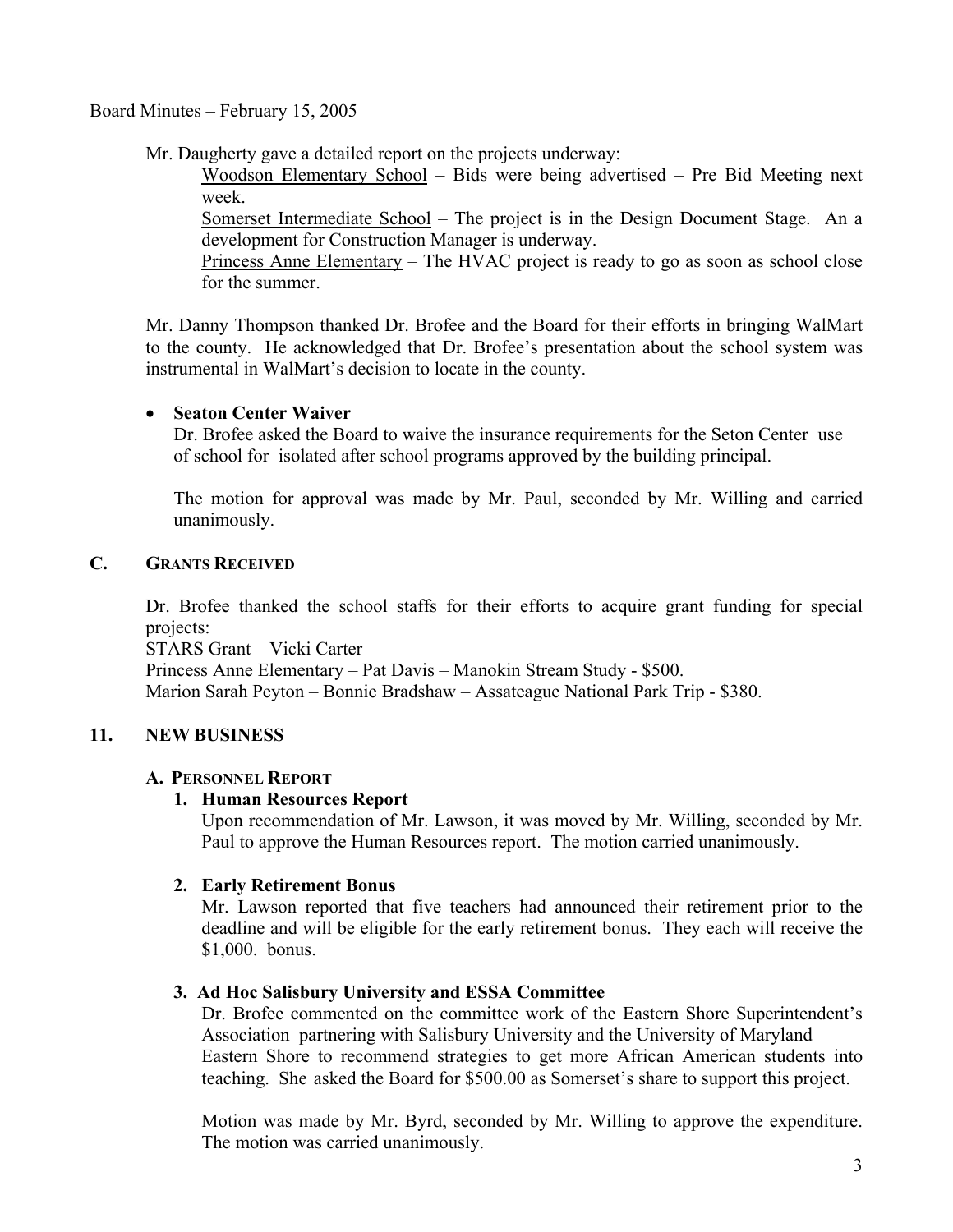### Board Meeting – February 15, 2005

### **4. Teacher of the Year**

 Mr. Lawson briefed the Board about the Teacher of the Year Reception at Tawes at 2:00 p.m. on February 9, 2005 and the Teacher of the Year Gala at the Henson Center at 6:00 p.m. on February 10, 2005.

### **B. Finance Report**

### **1. Monthly Update**

 Mrs. Miller was ill, Dr. Brofee referred the Board to the monthly report. All questions were deferred until Mrs. Miller could be present.

#### **2. Employee Computer Purchase Program**

This item was tabled until next month when Mrs. Miller could be present.

### **3. Health Carrier Call for Funds**

 Mr. Daugherty explained that the system had received the request from the Eastern Shore Health Council managed by the Easter Shore Consortium for a call of \$213,000 to cover health costs because the fund has exceeded its reserve due to unexpected health use. The system had budgeted \$100,000, but must fund \$113,000. Since Mrs. Miller was absent the motion was made by Mr. Willing, seconded by Mr. Miles and carried to approve the budget transfer of \$113,000 to cover the health insurance call.

#### **4. Food Service Quarterly Report**

 Ms. Wood reported on the quarterly food service report. The year to date figure is much better than last year. The \$41,000 loss will stay about the same with an operating lost of about \$50,000.

#### **C. Transportation Report**

 Mr. Daugherty asked the Board for permission to train Joseph Asanovich, John Asanovich and Dennett Butler as substitute drivers.

 The motion to approve was made by Mr. Paul. And seconded by Mr. Byrd. The motion was carried.

#### **E. Public Relations**

Ms. Vicki Nelson briefed the Board on the Public Relations work that she was doing.

#### **F. Master Plan Steering Team**

 Dr. Brofee briefed the Board that the Master Plan Steering Team would be meeting on February 23, 2005 at UMES.